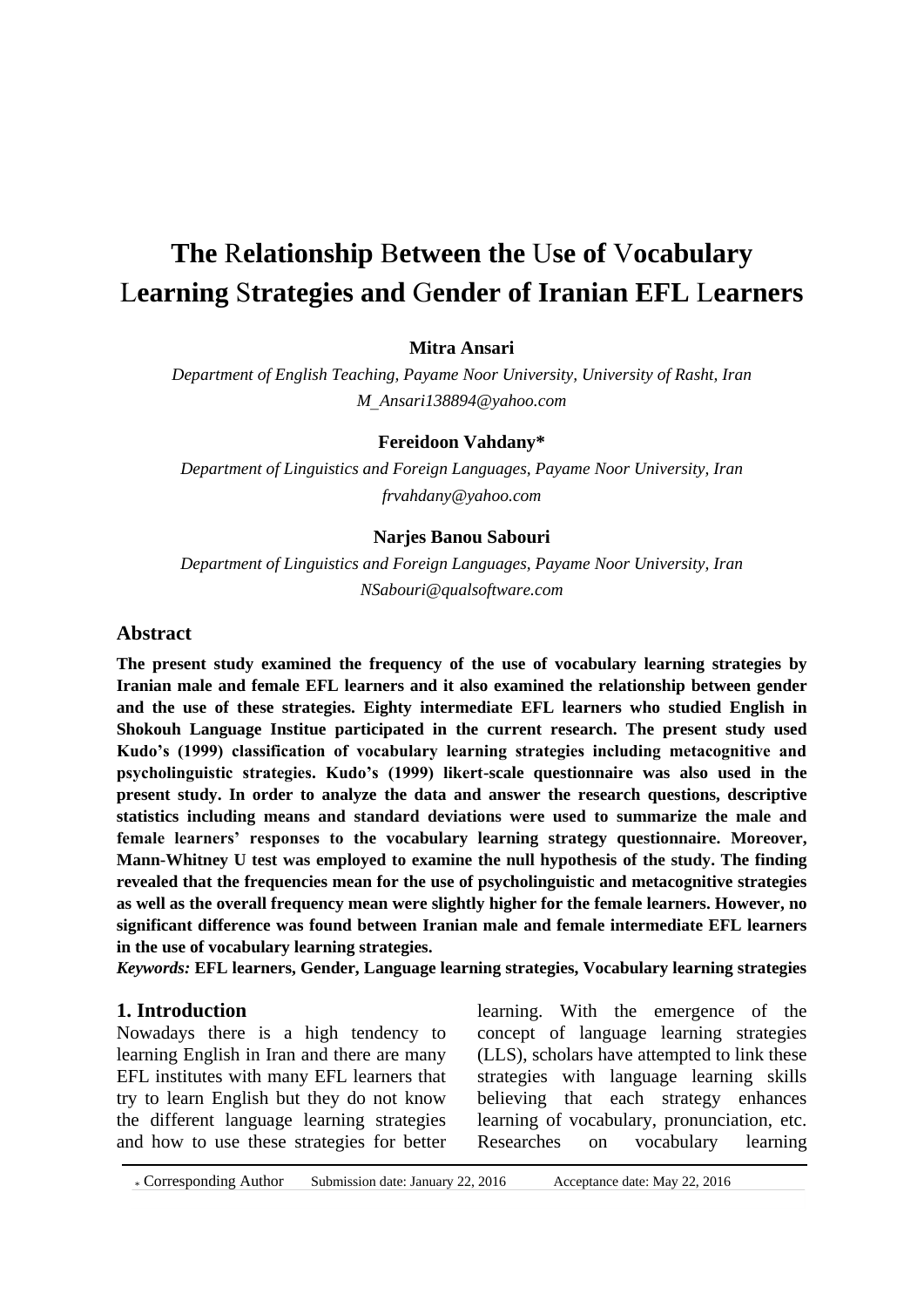strategies (VLS) in EFL context have been searching since the last decade.

 Language learning strategy was well defined by Oxford as" specific actions taken by the learner to make learning easier, faster, more enjoyable, more self –directed, more effective and more transferable to new situations" (p. 8). Oxford categorized learning strategies including: Cognitive, Meta-cognitive, affective and social.

 VLSs enable individuals to take more control of their own learning and more responsibility, especially for their studies (Nation, 2001; Scharle & Szabo, 2000). Thus, strategies foster "learner autonomy, independency, and self-direction" (Oxford & Nyikos, 1989, p.291). Equipped with a range of different VLSs, learners can decide up on how exactly they would like to deal with unknown words. Nation (2001) believes that students with different language levels can learn a large amount of vocabulary by using VLSs, and these strategies have been so useful for them.

 Fan (2003) identified some differences for the use of LLSs between male and female learners. More research is needed in order to accurately describe the sex differences in VLS use. According to a study by Fan (2003) male and female students normally use the same strategies. Some studies have shown that female learners often use a wider range of LLSs than male learners.

 Different learners use different strategies for learning English vocabularies. More research is needed in order to accurately describe the sex differences in VLS use. The aim of current research is to investigate the most and least frequent strategies that Iranian EFL learners use for recognition and retention of English vocabularies and the relationship between applying these strategies and gender. The present study is designed to provide baseline data for future research on the VLS of EFL learners and to provide insights for the EFL classroom.

# **2. Literature Review**

# *2.1. Research on Vocabulary Learning Strategies*

Vocabulary is central to language and is of great significance to language learners. Words are the building blocks of a language since they label objects, actions, ideas without which people cannot convey the intended meaning. Vocabulary knowledge is essential when using a foreign language, since one is unable to communicate without words. It has been suggested that teaching vocabulary should not only consist of teaching specific words but also aim at equipping learners with strategies necessary to expand their vocabulary knowledge (Hulstjin, 1993, cited in Morin & Goebel, 2001).

 Schmitt (1997) claimed that the lack of attention on vocabulary learning strategies is due to the lack of a comprehensive list or taxonomy of vocabulary learning strategies. He compiled a list of vocabulary learning strategies based on the following sources. First, vocabulary reference books and textbooks were examined to provide the majority of the initial strategies. Second, Japanese intermediate level students were asked to write a report on how they studied English vocabulary words. Third, several teachers were asked to review the list and add any strategies they were aware of from their own experience. He moved on to organize a new list of vocabulary learning strategies based on Rebecca Oxford's (1990) classification system of learning strategies and Cook and Mayer's (1983) Discovery/consolidation strategies.

 Cook and Mayer (1983) suggested basic distinction between vocabulary activities. It is between vocabulary activities which are useful for (a) the initial discovery of a word's meaning and (b) remembering that word once it has been introduced. When learners encounter a word for the first time, they can use Determination Strategies, such as their knowledge of the language, contextual clues or reference materials, to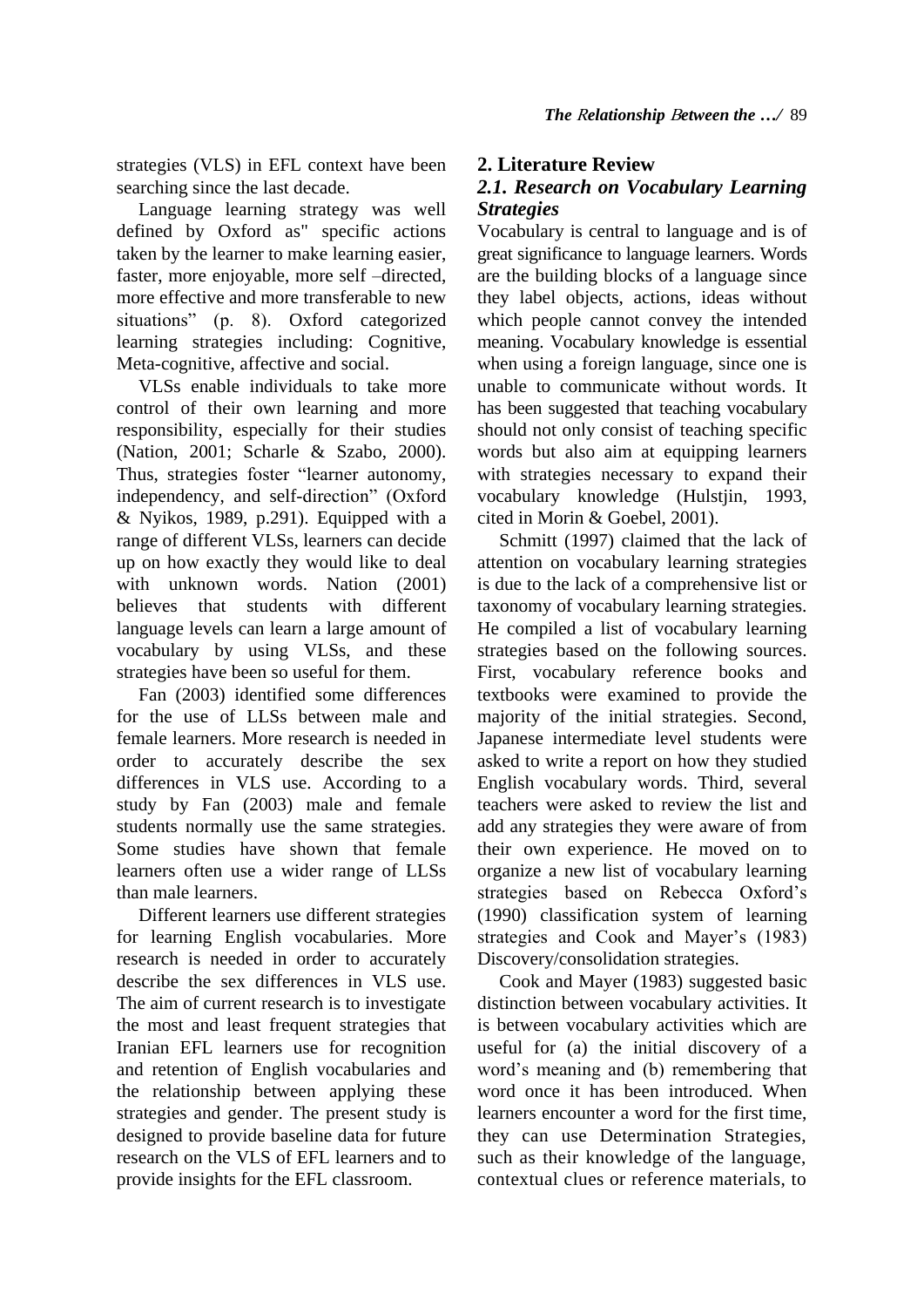figure out the new meaning. They can also use Social Strategies, such as obtaining initial information about a new word by asking someone else. These strategies are labeled Discovery strategies. Once learners have been introduced to a new word, it is worthwhile to remember it using Consolidation Strategies, which can come from Social, Memory, Cognitive, or Metacognitive Strategy groups.

 For Nation (1990), an important way to learn vocabulary is to use learners' independent strategies. In Nation's recent publication, vocabulary strategy training is suggested to be part of a vocabulary development program. According to Schmitt and Schmitt (1995), the best vocabulary teaching plan may be to introduce a variety of VLSs to students so that they can decide for themselves on the ones they prefer. Ahmed (1989), in a study involving 300 Sudanese learners of English, found that the good learners not only used more vocabulary learning strategies but also relied on different strategies more than the lower level learners.

 Rasekh and Ranjbery (2003) investigated the effects of explicit metacognitive strategy training on the vocabulary learning through a ten-week treatment. Their study revealed the significant positive effect of explicit metacognitive strategy instruction on the vocabulary learning. Schmitt (1997) examined the relationship between strategy use and its perceived usefulness.

 Vocabulary knowledge is essential in learning a foreign language. Language learners know the importance of words in a language, but they may or may not be aware of the fact that VLSs can help them to learn vocabulary successfully. With the emergence of the concept of LLS, scholars have attempted to link these strategies with language learning skills believing that each strategy enhances learning of vocabulary, pronunciation, etc. Scholars such as O'Malley (1985) and O'Malley et al. (1990) confirm that most LLS are used for vocabulary learning tasks.

 Other researchers (e.g., Bedell & Oxford, 1996; Oxford & Burry-Stock, 1995; Politzer, 1983; Reid, 1987; Wharton, 2000) focused on the relationship between strategy use and cultural background. Their findings indicate that learners from different cultural backgrounds may vary in their strategy preferences. For example, Politzer's (1983) finding that Asians prefer memorization strategies while Hispanics prefer social strategies is a case in point.

# *2.2. Vocabulary Learning Strategy Taxonomies*

The literature on language learning has proposed several vocabulary learning strategy taxonomies (Gu & Johnson, 1996; Nation, 2001; Schmitt, 1997). Nation (2001, p. 218) in his taxonomy distinguishes the aspects of vocabulary knowledge, the sources of vocabulary knowledge and learning processes. Another noteworthy classification scheme has been offered by Stoffer (1995), who developed a Vocabulary Learning Strategy Inventory (VLSI) comprising fewer items compared to Schmitt's (1997) taxonomy. Stoffer (1995) demonstrated that the 53 items on the VOLS I clustered into nine categories by factor analysis as follows:

1. Strategies involving authentic language use

- 2. Strategies used for self motivation
- 3. Strategies used to organize words
- 4. Strategies used to create mental linkages
- 5. Memory strategies
- 6. Strategies involving creative activities
- 7. Strategies involving physical action
- 8. Strategies used to overcome anxiety
- 9. Auditory strategies

 The other researcher who investigated many strategies altogether is Schmitt (1997), who proposed his own taxonomy of vocabulary learning strategies. His scheme is somewhat different from Stoffer's. He distinguished the strategies which learners use to determine the meaning of new words when they first encounter them from the ones they use to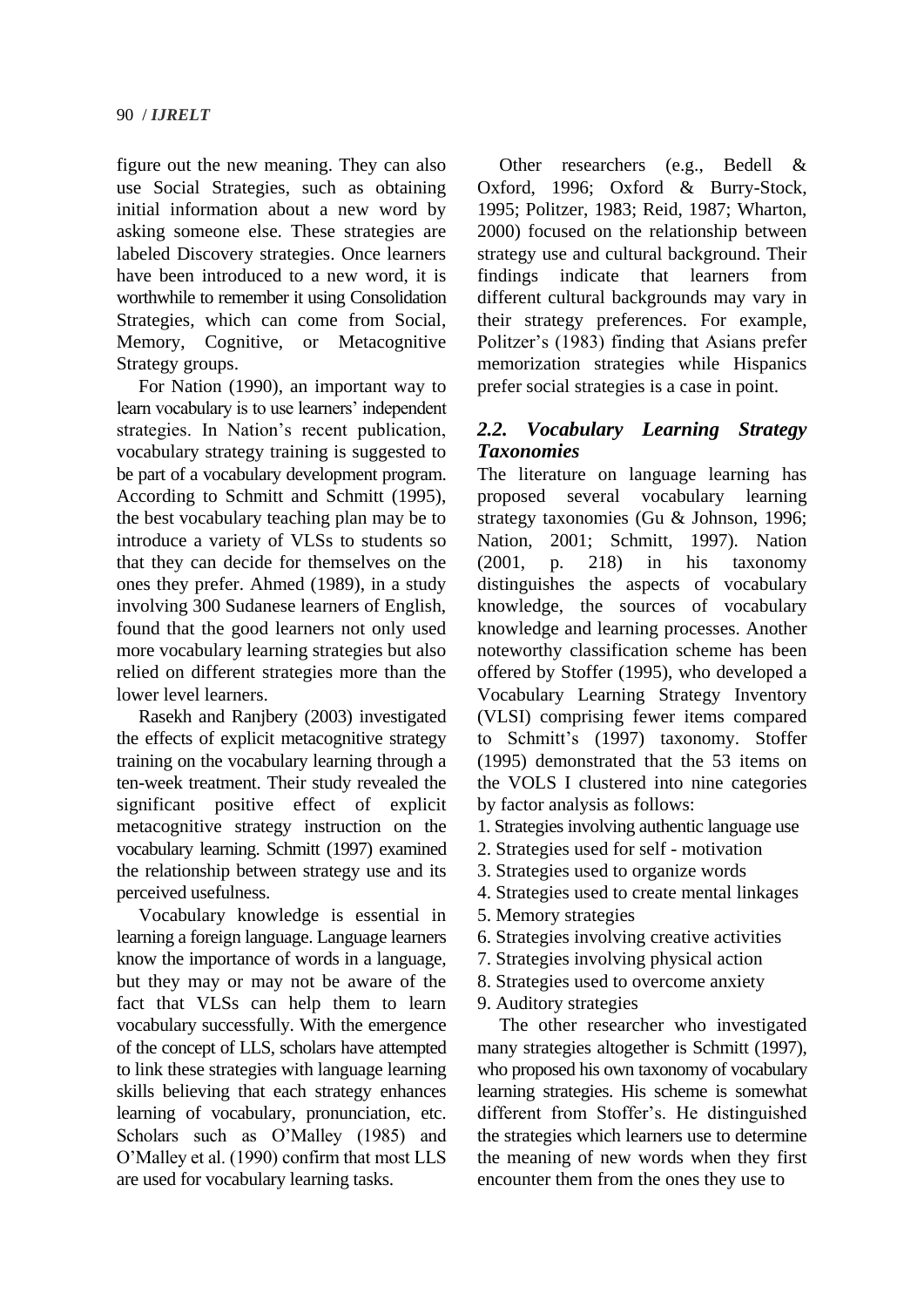consolidate meanings when they encounter the words again. The former includes determination and social strategies, and the latter includes social, memory, cognitive, and metacognitive strategies. The social strategies are included in the two categories because they can be used for both purposes. This categorization is based, in part, on the Oxford's (1990) classification scheme.

 Therefore Kudo (1999) developed a VLS classification which was fundamentally based on Schmitt's classification of VLS. Kudo (1999) combined memory and cognitive strategies into psycholinguistic strategy, metacognitive and social strategies into metacognitive strategy as a result of exploratory factor analyses. For the research purpose, the present study adopted Kudo's classification of VLS because it is one of the most widely used one of VLS in research studies. Furthermore, it is claimed that Kudo's classification can be standardized for assessment goals, can be utilized to gather responses from language learners easily, is based on the theory of learning strategies as well as on theories of memory, is technologically simple, can be applied to language learners of different educational backgrounds and target languages, is rich and sensitive to the other relevant learning strategies, and allows comparisons with other research studies (Çelik & Toptaş, 2010).



**Figure1.** *Kudo's Taxonomy of VLSs*

#### *2.3. Research on VLSs and Gender*

Hardly any research has examined sex or gender as a predictor of variation in the knowledge and use of LLS. Nevertheless, Fan (2003) points out that some differences in the use of LLS between male and female learners have been identified. However, research has also provided evidence that LLS may be associated with other individual factors such as types of memory, learning styles, motivation, or even culture.

 Many factors exert influence on the strategies that the language learners select and use. For instance, gender was one factor that has been explored by a number of researchers. In language learning strategy studies involving gender, efforts have been made to investigate the strategies used by males and females and 'the sex difference findings to date show that in typical language learning situations females use significantly more learning strategies than males and use them more often' (Oxford 1989, p. 239) and according to a study by Fan (2003) male and female students normally use the same strategies and are more alike than different. Gu and Johnson (1996) investigated the vocabulary learning strategies used by advanced learners and found out that use of some strategies were tightly linked to both vocabulary size and general proficiency and that some strategies served as the predictors of success. In a study comparing the gender in terms of vocabulary learning strategy use, Gu (2003a) found that females were more willing to use learning strategies than males. In a similar study, Catalán (2003) found out that the females used more strategies than the males did.

 Furthermore, Jimenez (2003) has identified that males and females differ significantly with regard to the number of VLS they use. Besides, female learners use more formal rule strategies, input elicitation strategies, rehearsal strategies and planning strategies whereas male learners use more image vocabulary strategies.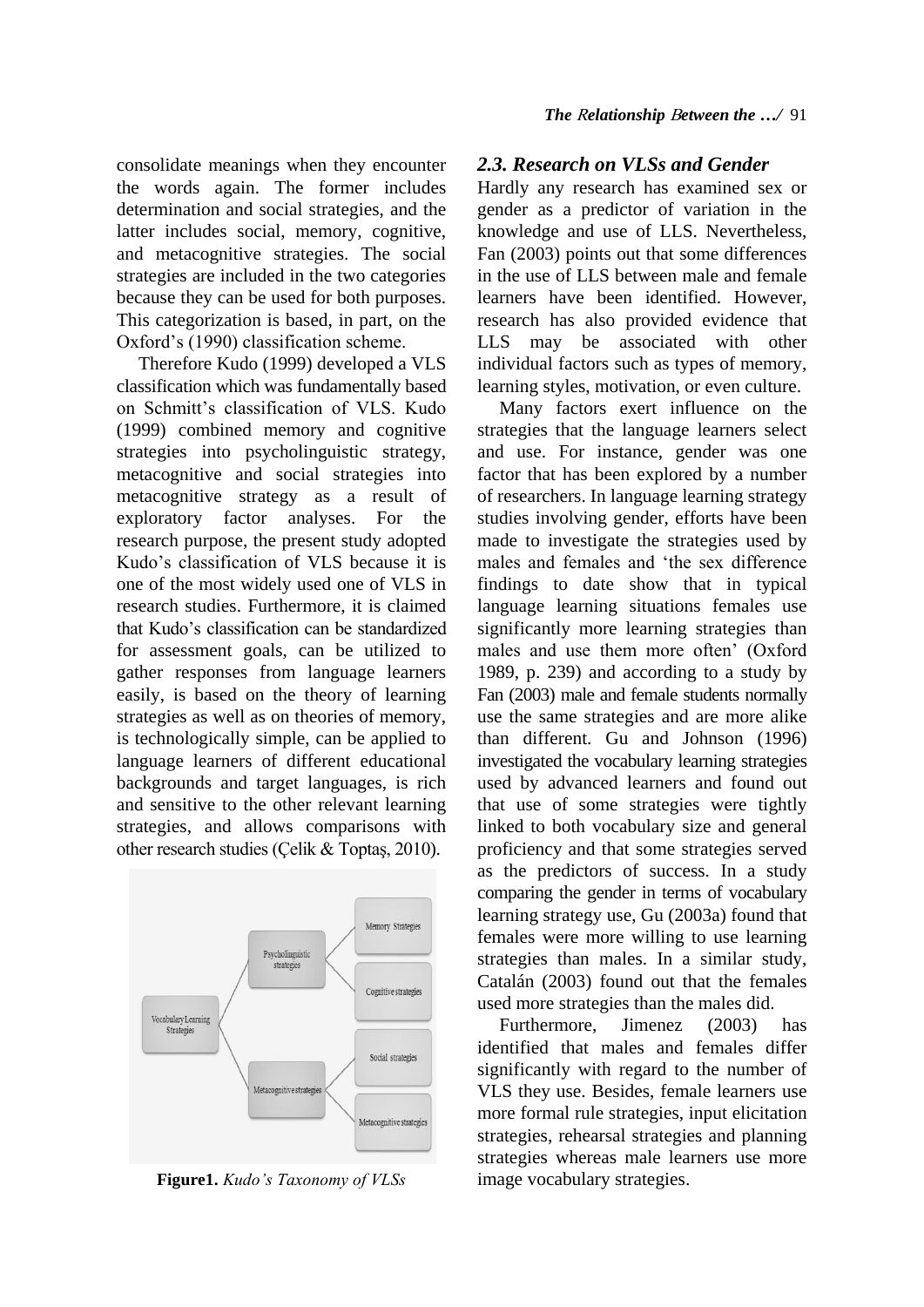According to Oxford and Nyikos (1989) and Erhman's (1990) research, females reported greater overall strategy use than males in many studies, although sometimes males surpassed females in the use of a particular strategy.

 Researchers have also addressed the impact of age, gender, culture, aptitude, motivation, or learning styles. For example, research reports females as relatively more frequent users of strategies (Ehrman, & Oxford, 1989; Green & Oxford, 1995; Oxford, 1993). Politzer (1983) and Ehrman and Oxford (1989), for instance, report that females demonstrate higher frequency use of social learning strategies. Oxford & Nyikos (1989) also report females' higher use frequency of formal rule-based (e.g., generating and revising rules, analyzing words) and conversational input (e.g., asking for pronunciation correction) strategies. However, Wharton's (2000) findings on bilingual Singaporeans reporting that males used more strategies frequently than females suggest otherwise. According to Wharton, previous language learning experience (e.g., bilingual education) might be more influential than gender on the use of certain strategy types.

 Gender and academic field of study are often seen amongst the major factors that influence language learning. However, empirical studies on these two factors have produced inconsistent results. Yongqi (2002) conducted a research on gender, academic field of study, and VLS of Chinese EFL Learners. The study revealed that females reported significantly more use of almost all VLS that were found to be correlated with success in EFL learning. Male and female learners are challenging to apply various vocabulary learning strategies for learning vocabulary. Although males and females are more similar in VLS use, some differences can be identified, so the need for the present study is evident.

The current study was mainly trying to understand the aspects of one area of language learning that is VLS in order to possibly identify implications for teaching.

The researcher designed to provide baseline data for future research on the VLS of EFL speakers and to provide insights for the EFL classroom. The present study aimed to survey male and female EFL learners' VLS use.

## **3. Methodology**

#### *3.1. Participants*

A total number of 80 out of 110 intermediate EFL learners (40 male and 40 female) were chosen according to their performance on OPT test. The participants were at intermediate level within their general foreign language proficiency based on Oxford Placement test direction.

 The study was carried out with a total of 80 homogenous EFL learners, who were at the intermediate level of proficiency and studied English at Shokouh Language Institute, in Iran. The participants in the present study had some basic knowledge of English and could read and write in English.

## *3.2 Instruments and Materials*

Two questionnaires have been used in this study: an OPT and a Likert-scale VLS questionnaire. At first 110 EFL learners took the OPT and according to the result of the OPT 80 out of 110 learners were at intermediate level. The participants (40 male and 40 female EFL learners) were administered vocabulary learning strategy inventory.

The present study applies a Likert scale questionnaire as a research instrument. The questionnaire adapted from Kudo (1999) and Schmitt's (1988) vocabulary learning strategies. Kudo developed and validated this questionnaire after conducting a pilot study with Japanese senior high school students. Further, the internal reliabilities (Cronbach-α) for the VLS Likert scale questionnaire was (.91). The questionnaire was composed of two categories of VLSs each of which was assessed by a number of individual items. The total number of individual items assessing the two VLSs (psycholinguistic VLSs and metacognitive VLSs) was 44. It enabled the researcher to get insights into the students' use of VLSs. The researcher directly distributed a total of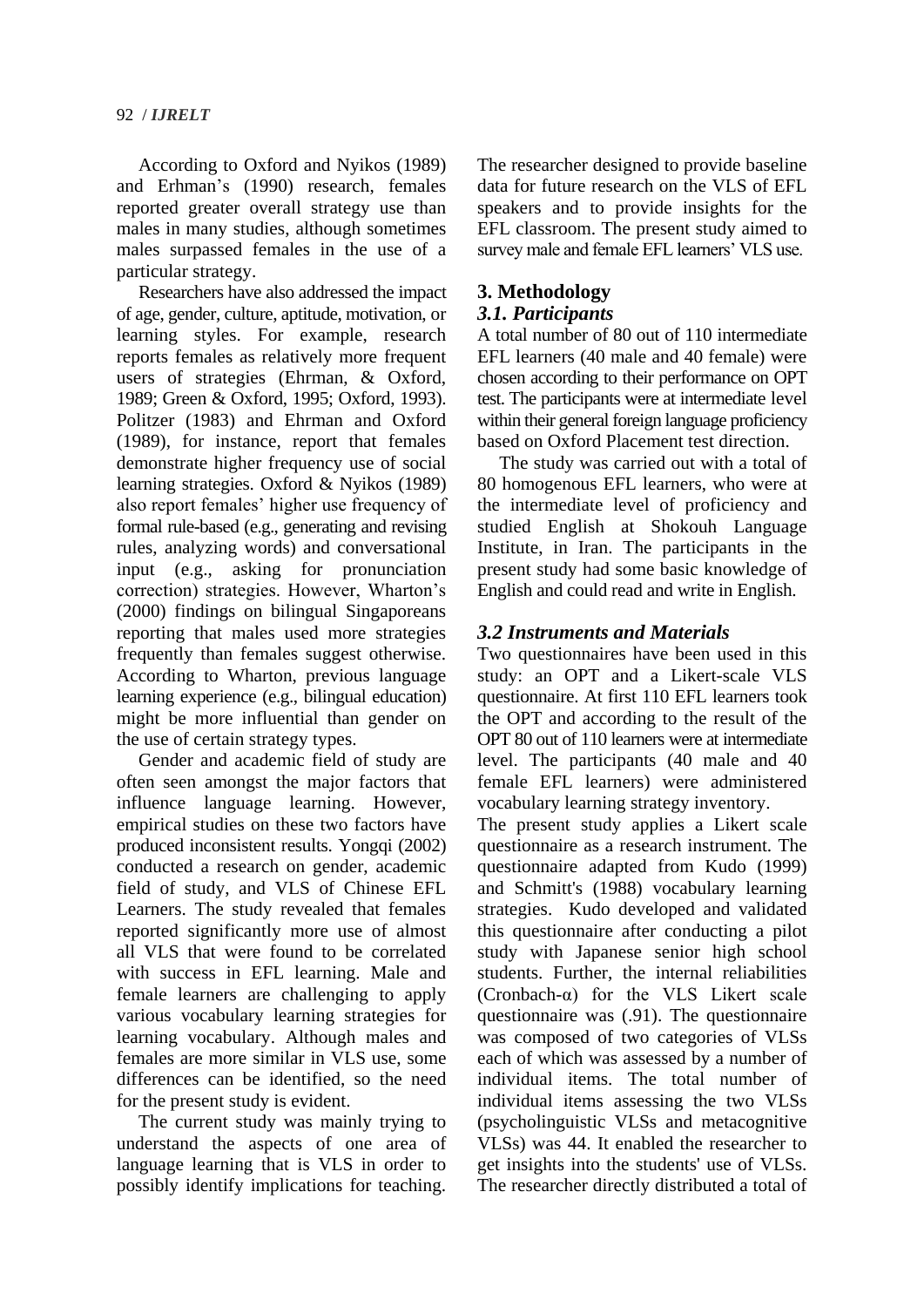80 questionnaires and all of them were returned properly.

 The questionnaire of the present study contained the questions for the strategies the participants may have used. The strategies were divided into two general categories: psycholinguistic VLSs and metacognitive strategies. The definitions of two strategies were adapted from Schmitt (1997) and Kudo (1999). In this questionnaire, the participants were asked to note the frequency of the strategies they had used to learn vocabulary over the last two weeks. Six scales' degrees of frequency were considered. All the items presented in English, and the researcher gave necessary explanations for the items expected to be hard to understand.

#### **Data Analysis Procedures**

After collecting the questionnaires, the data were summarized and the procedures of descriptive statistics (means, standard deviations, etc.) followed by inferential statistics namely Mann Whitney U tests have been run. The nonparametric Mann Whitney U tests usedto find a significant difference between males and females for their use of vocabulary learning strategies.

 Fifteen EFL learners who were representative of the main sample regarding their general foreign language proficiency

participated in the pilot test. The reliability and validity were interpreted according to the standards suggested by Barker, Pistrang, and Elliott (1994). The determined values of Cronbach's Alpha for the OPT and strategy inventory were (.793) and (.744), respectively which were both acceptable based on the determined criteria.

## **4. Results and Discussion**

The present study addressed the following research questions:

1. What are the most frequent vocabulary learning strategies used by male learners?

2. What are the most frequent vocabulary learning strategies used by female learners? 3. Is there any significant difference between Iranian female and male intermediate EFL learners in terms of their vocabulary strategy use?

Hypothesis:

Ho.1: There is no significant difference between Iranian female and male intermediate EFL learners in terms of their vocabulary strategy use.

To answer the first research question, descriptive statistics, including means, standard deviations were used to summarize the male learners' responses to the strategy inventory questionnaire. The results are presented in tables 3.1:

|                                                                            | <b>Mean</b> | <b>SD</b> | N  |
|----------------------------------------------------------------------------|-------------|-----------|----|
| 1. Paraphrase the word's meaning by yourself                               | 3.35        | 1.49      | 40 |
| 2. Listen to tape of word lists                                            | 2.92        | 1.38      | 40 |
| 3. Guess from textual context in reading (guess the meaning from the text) | 4.12        | 1.06      | 40 |
| 4. Use an English-language TV program                                      | 4.02        | 1.60      | 40 |
| 5. Associate the word with its coordinates (cat and dog, both animals)     | 2.87        | 1.50      | 40 |
| 6. Ask your teacher for a paraphrase (to explain in a simple way)          | 4.00        | 1.51      | 40 |
| 7. Learn words written on commercial items                                 | 4.40        | 1.35      | 40 |
| 8. Ask your teacher for synonym                                            | 4.27        | 1.32      | 40 |
| 9. Put English labels on physical objects                                  | 3.25        | 1.97      | 40 |
| 10. Use an English language video                                          | 3.70        | 1.68      | 40 |

**Table 3.1:** *Item Statistics for Vocabulary Learning Strategies (Males)*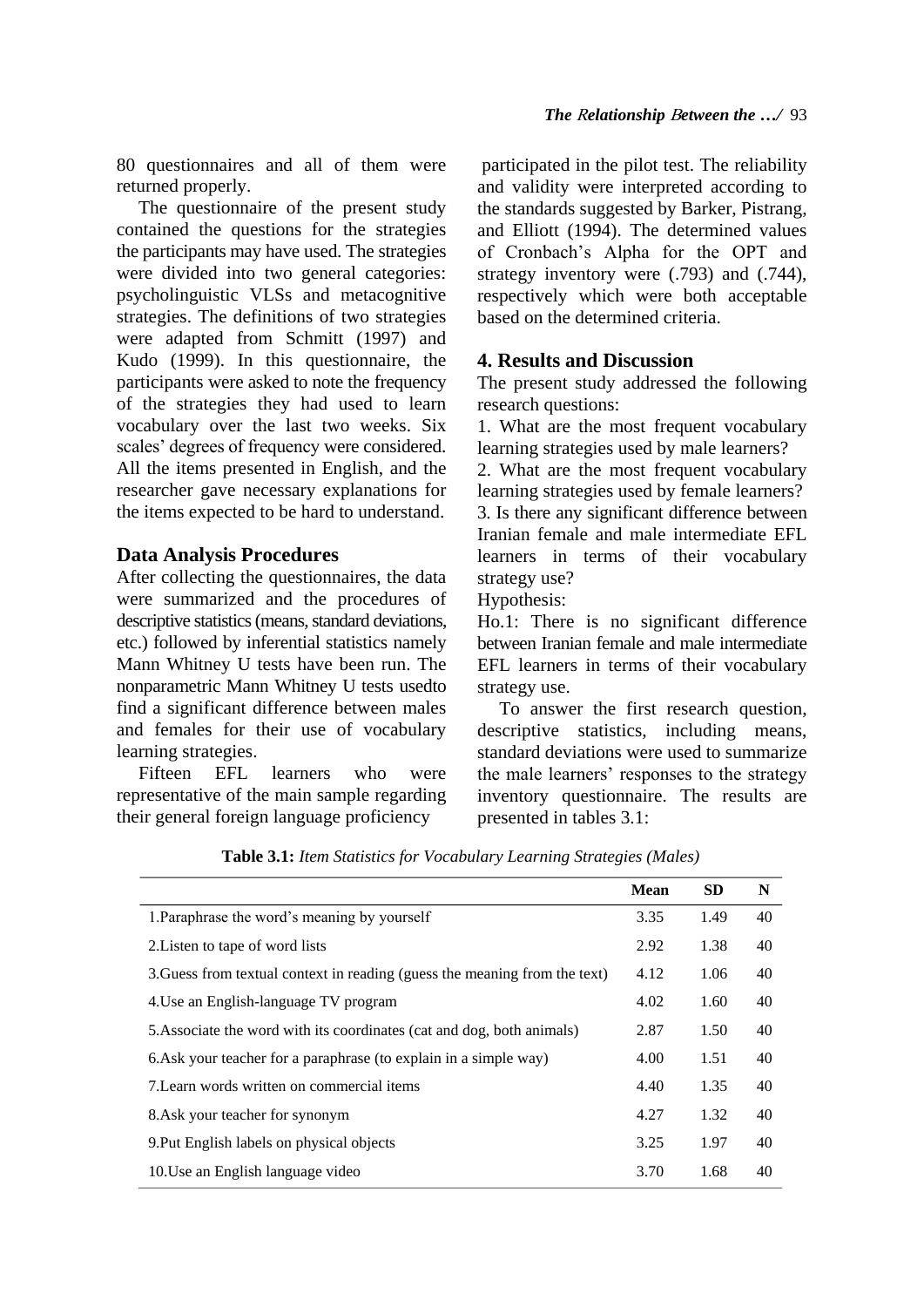## 94 / *IJRELT*

|                                                                          | <b>Mean</b> | <b>SD</b> | N  |
|--------------------------------------------------------------------------|-------------|-----------|----|
| 11. Use English-language songs                                           | 3.67        | 1.62      | 40 |
| 12.Ask your teacher to check your flash cards or word lists for accuracy | 2.50        | 1.70      | 40 |
| 13. Learn by group work in class                                         | 3.02        | 1.79      | 40 |
| 14. Read an English-language newspaper                                   | 2.50        | 1.58      | 40 |
| 15. Use English-language internet and mobiles                            | 4.17        | 1.63      | 40 |
| 16. Connect the word to its synonyms and antonym                         | 3.62        | .92       | 40 |
| 17. Use spaced word practice (use the word in different time intervals)  | 3.22        | 1.29      | 40 |
| 18. Test with other people                                               | 3.25        | 1.66      | 40 |
| 19. Ask your teacher a sentence or an example including the new word     | 3.92        | 1.16      | 40 |
| 20.Do written repetition                                                 | 3.55        | 1.55      | 40 |
| 21. Learn by pair work in class                                          | 3.12        | 1.53      | 40 |
| 22. Use new word in sentences                                            | 3.82        | 1.08      | 40 |
| 23. Study and practice meaning in a group outside of class               | 3.57        | 1.86      | 40 |
| 24. Connect word to already known words                                  | 3.62        | 1.56      | 40 |
| 25. Ask your classmates for Persian translation                          | 4.20        | 1.57      | 40 |
| 26. Learn the words of an idiom together                                 | 3.57        | 1.53      | 40 |
| 27. Use the vocabulary section in your textbook                          | 3.00        | 1.45      | 40 |
| 28. Take notes or highlight in class                                     | 3.12        | 1.65      | 40 |
| 29. Use thesaurus (a type of dictionary in which words with similar      | 3.32        | 1.71      | 40 |
| 30. Memorize the meaning of affix and roots                              | 3.17        | 1.53      | 40 |
| 31. Use mind or semantic maps (relating the word or the meaning to       | 3.37        | 1.51      | 40 |
| 32. Use picture dictionary                                               | 2.75        | 1.72      | 40 |
| 33. Ask other people for Persian translation                             | 3.27        | 1.41      | 40 |
| 34. Take notes or highlight out of class                                 | 3.50        | 1.50      | 40 |
| 35. Group the related words                                              | 3.02        | 1.09      | 40 |
| 36. Keep a vocabulary notebook                                           | 4.47        | 1.46      | 40 |
| 37. Image or draw word's meaning                                         | 3.22        | 1.81      | 40 |
| 38.connect word to a personal experience                                 | 3.75        | 1.27      | 40 |
| 39. Listen to an English-language radio program                          | 2.47        | 1.73      | 40 |
| 40. Use 'scales' for gradable (separable) adjectives (e.g. big, bigger,  | 3.50        | 1.78      | 40 |
| 41. Ask your teacher for Persian translation                             | 4.22        | 1.59      | 40 |
| 42. Use loanwords (the words that taken from one donor language and      | 4.02        | 1.34      | 40 |
| 43. Use a bilingual dictionary (English-Persian or Persian-English)      | 4.60        | 1.58      | 40 |
| 44. Do verbal repetition (repeat the word and its meaning many times)    | 4.50        | 1.37      | 40 |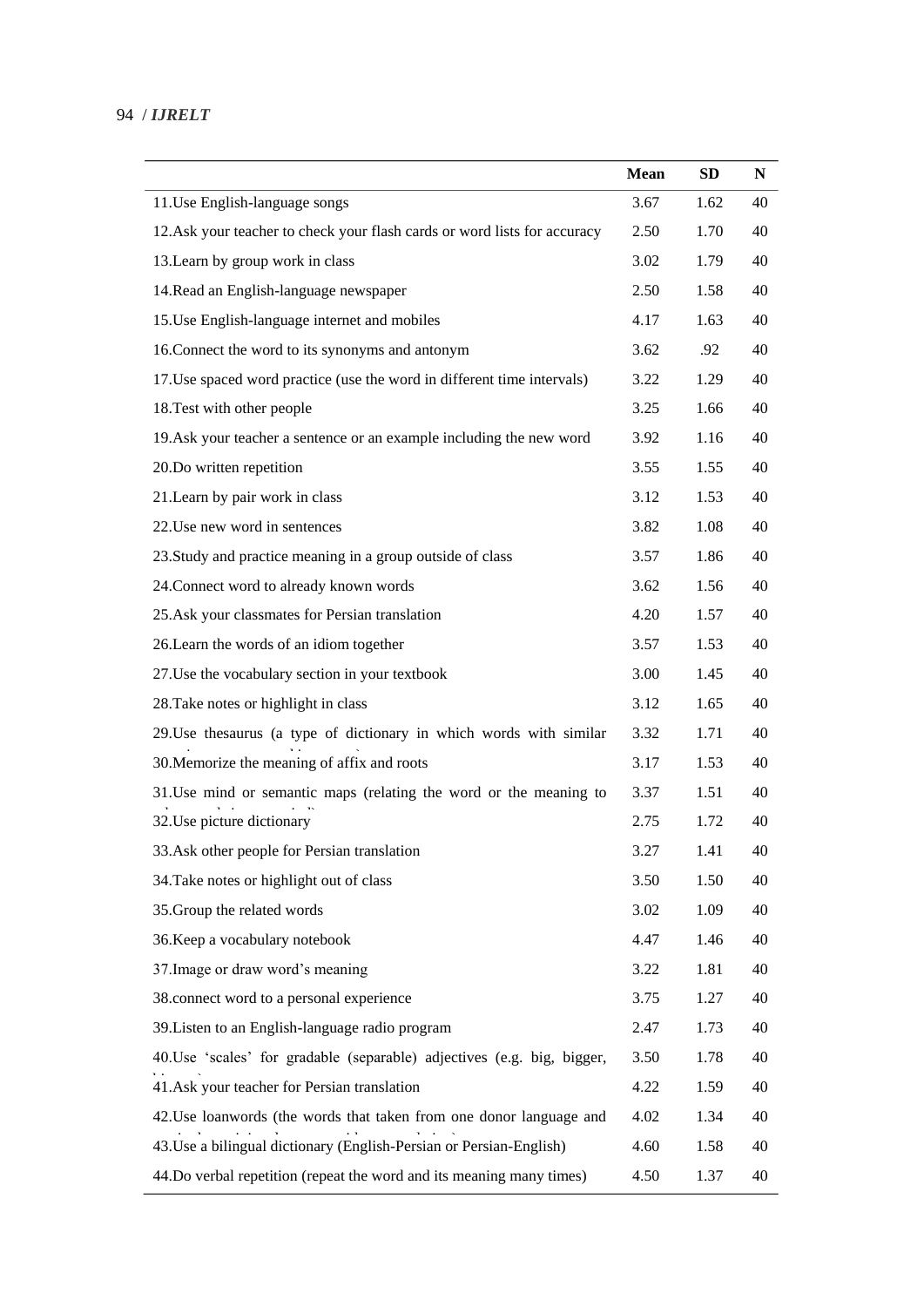When it comes to the ratings of the strategy inventory by male participants, items 43, 44, 36, 7, 8, 42, 25, 15, 3, 4, 41, and 6 had the highest mean ranks  $(X>4)$ . The evidence obtained from the questionnaire show that Using a bilingual dictionary (English-Persian or Persian-English) was the most frequently-used strategy employed by male EFL Learners  $(X = 4.60)$ . Afterwards, the participants showed their inclination to do verbal repetition (repeat the word and its meaning many times)  $(X = 4.50)$ . The next highly approached vocabulary strategy was "Keeping a vocabulary notebook"  $(X = 4.47)$ closely followed by "Learning words written on commercial items"  $(X=4.40)$ . What's more, "Asking their teacher for synonym"  $(X= 4.27)$ , "Asking their teacher for Persian translation"  $(X= 4.22)$ , "Asking their classmates for Persian translation" ( $X = 4.20$ ), and "Using Englishlanguage internet and mobiles"  $(X = 4.17)$ were among other regularly employed strategies.

 On the other hand, male participants showed their lowest ratings for items 2, 5, 32, 12, and 39 respectively. The respondents were less enthusiastic to "listen to tape of word lists"  $(X = 2.92)$ . Besides, they were

less motivated to "Associate the word with its coordinates (cat and dog, both animals)"  $(X=2.87)$ . "Using picture dictionary"  $(X=2.75)$ and "Asking their teacher to check their flash cards or word lists for accuracy"  $(X=$ 2.50) were among the least frequently used strategies by the male participants. Finally, "Listening to an English-language radio program" was the least regular vocabulary learning strategy used by male EFL learners  $(X= 2.47)$ .

 Regarding the deviation of the responses, the highest amount of divergence was found for item (9) that evaluated their viewpoints respecting "Putting English labels on physical objects" (SD=1.97). All the same, item (16) "respondents' enthusiasm to connect the word to its synonyms and antonym" had the highest amount of uniformity among the responses  $(SD = .92)$ .

To answer the second research question, descriptive statistics, including means, standard deviations were used to summarize the females EFL learners' responses to the vocabulary learning strategy questionnaire. The following table presents females' ratings of the vocabulary learning strategy use.

|                                                                            | Mean | <b>SD</b> | N  |
|----------------------------------------------------------------------------|------|-----------|----|
| 1. Paraphrase the word's meaning by yourself                               | 4.02 | 1.12      | 40 |
| 2. Listen to tape of word lists                                            | 3.22 | 1.83      | 40 |
| 3. Guess from textual context in reading (guess the meaning from the text) | 4.12 | 1.01      | 40 |
| 4. Use an English-language TV program                                      | 3.82 | 1.58      | 40 |
| 5. Associate the word with its coordinates (cat and dog, both animals)     | 3.17 | 1.64      | 40 |
| 6. Ask your teacher for a paraphrase (to explain in a simple way)          |      | 1.40      | 40 |
| 7. Learn words written on commercial items                                 |      | 1.39      | 40 |
| 8. Ask your teacher for synonym                                            | 4.62 | 1.16      | 40 |
| 9. Put English labels on physical objects                                  | 2.12 | 1.66      | 40 |
| 10. Use an English language video                                          | 3.77 | 1.57      | 40 |
| 11. Use English-language songs                                             | 3.92 | 1.87      | 40 |
| 12.Ask your teacher to check your word lists for accuracy                  | 2.87 | 1.57      | 40 |
| 13. Learn by group work in class                                           | 3.50 | 1.50      | 40 |

**Table 3.2:** *Item Statistics for Vocabulary Learning Strategies (Females)*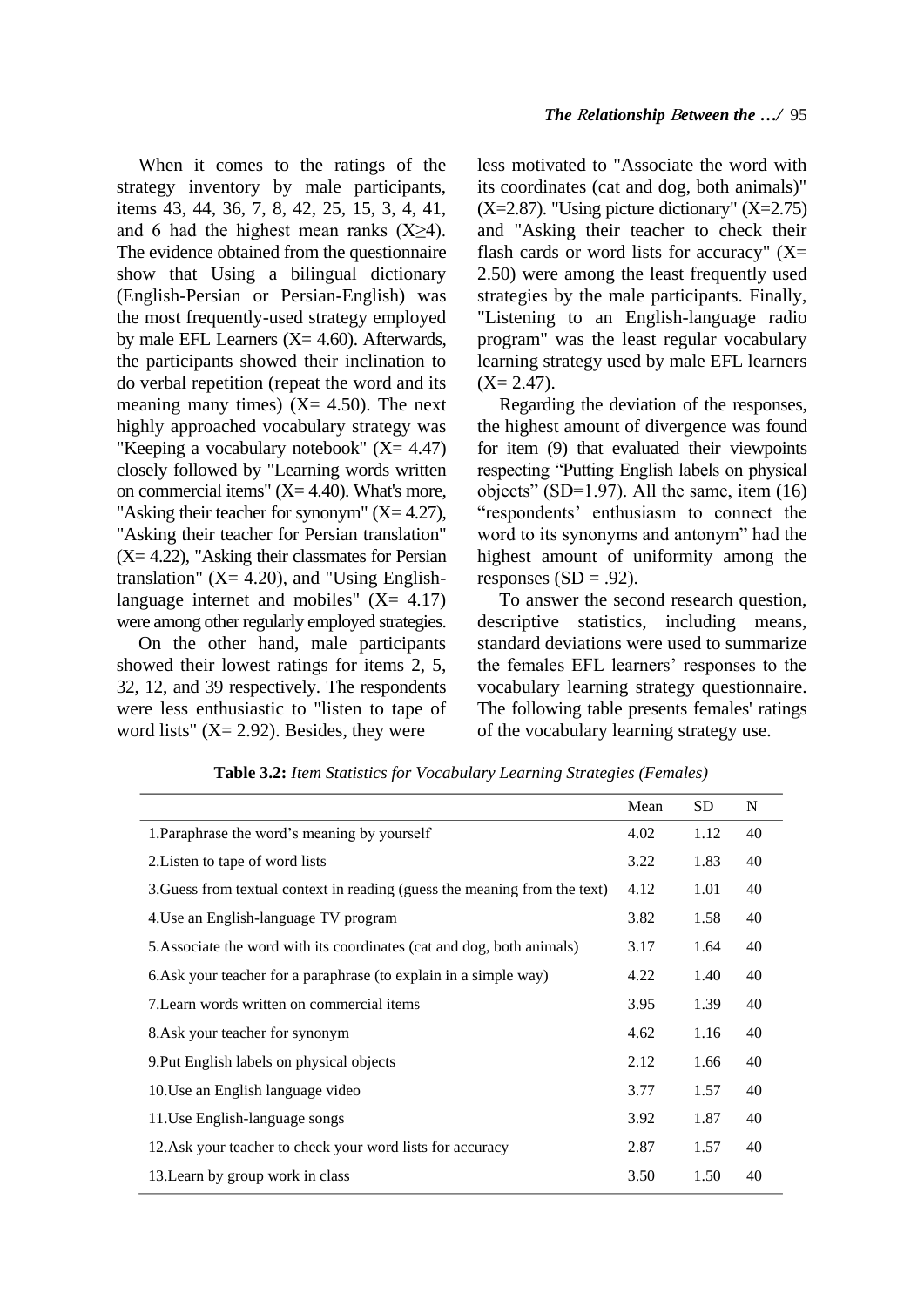| 14. Read an English-language newspaper                                                                                                               | 2.20 | 1.39 | 40 |
|------------------------------------------------------------------------------------------------------------------------------------------------------|------|------|----|
| 15. Use English-language internet and mobiles                                                                                                        | 4.67 | 1.77 | 40 |
| 16. Connect the word to its synonyms and antonym                                                                                                     | 4.05 | 1.35 | 40 |
| 17. Use spaced word practice (use the word in different time intervals e.g.<br>you use the word this week and you use and review it two weeks later) | 3.67 | 1.28 | 40 |
| 18. Test with other people                                                                                                                           | 3.85 | 1.59 | 40 |
| 19. Ask your teacher a sentence or an example including the new word                                                                                 | 3.60 | 1.23 | 40 |
| 20.Do written repetition                                                                                                                             | 3.12 | 1.55 | 40 |
| 21. Learn by pair work in class                                                                                                                      | 3.77 | 1.64 | 40 |
| 22. Use new word in sentences                                                                                                                        | 4.02 | 1.14 | 40 |
| 23. Study and practice meaning in a group outside of class                                                                                           | 3.40 | 1.56 | 40 |
| 24. Connect word to already known words                                                                                                              | 3.72 | 1.48 | 40 |
| 25. Ask your classmates for Persian translation                                                                                                      | 3.37 | 1.54 | 40 |
| 26. Learn the words of an idiom together                                                                                                             | 4.22 | 1.32 | 40 |
| 27. Use the vocabulary section in your textbook                                                                                                      | 3.47 | 1.46 | 40 |
| 28. Take notes or highlight in class                                                                                                                 | 4.47 | 1.75 | 40 |
| 29. Use the saurus (a type of dictionary in which words with similar<br>meanings are arranged in groups)                                             | 4.25 | 1.67 | 40 |
| 30. Memorize the meaning of affix and roots                                                                                                          | 3.37 | 1.44 | 40 |
| 31. Use mind or semantic maps (relating the word or the meaning to other<br>words in your mind)                                                      | 3.60 | 1.70 | 40 |
| 32. Use picture dictionary                                                                                                                           | 2.82 | 1.66 | 40 |
| 33. Ask other people for Persian translation                                                                                                         | 2.95 | 1.33 | 40 |
| 34. Take notes or highlight out of class                                                                                                             | 4.22 | 1.27 | 40 |
| 35. Group the related words                                                                                                                          | 2.82 | 1.23 | 40 |
| 36. Keep a vocabulary notebook                                                                                                                       | 4.25 | 1.69 | 40 |
| 37. Image or draw word's meaning                                                                                                                     | 3.80 | 1.55 | 40 |
| 38.connect word to a personal experience                                                                                                             | 4.05 | 1.44 | 40 |
| 39. Listen to an English-language radio program                                                                                                      | 2.15 | 1.52 | 40 |
| 40. Use 'scales' for gradable (separable) adjectives                                                                                                 | 4.07 | 1.54 | 40 |
| 41. Ask your teacher for Persian translation                                                                                                         | 3.80 | 1.34 | 40 |
| 42. Use loanwords (the words that taken from one donor language and use<br>in the recipient language without translation)                            | 4.77 | 1.31 | 40 |
| 43. Use a bilingual dictionary (English-Persian or Persian-English)                                                                                  | 4.47 | 1.53 | 40 |
| 44. Do verbal repetition (repeat the word and its meaning many times)                                                                                | 4.52 | 1.26 | 40 |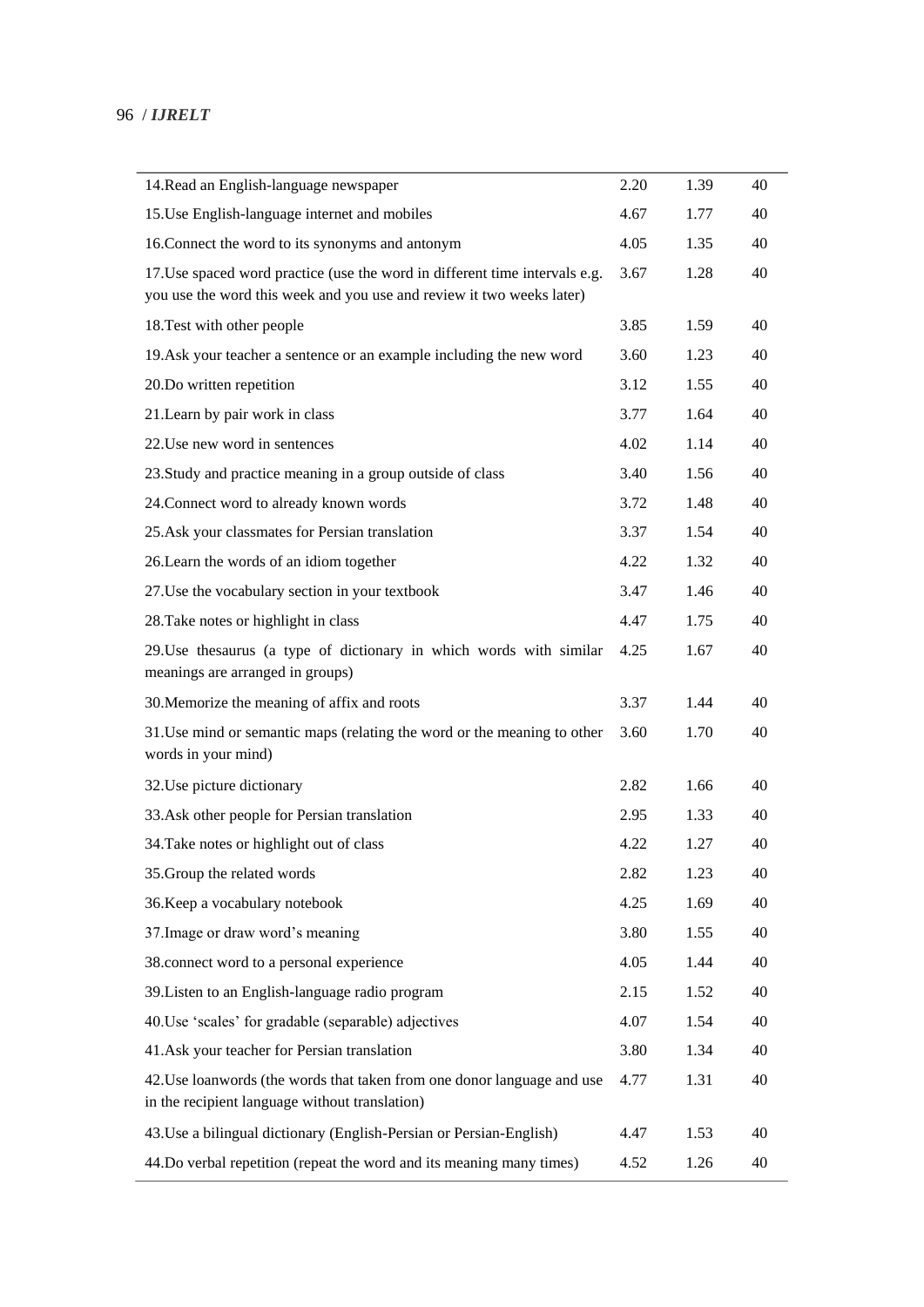The highest mean rank was reported for items 1, 3, 6, 8, 15, 16, 22, 26, 28, 29, 34, 36, 38, 40, 41, 43, and 44  $(X \ge 4)$ . Female respondents reflected their highest use of " loanwords (the words that taken from one donor language and use in the recipient language without translation)"  $(X= 4.77)$ . In the second place, they were more satisfied with using "English -language internet and mobiles"  $(X= 4.67)$  closely followed by "asking" their teacher for synonym"  $(X=4.62)$ . "Doing verbal repetition (repeat the word and its meaning many times)"  $(X = 4.52)$  was among the most frequently used vocabulary learning strategy. Moreover, the female participants expressed their enthusiasm to use " a bilingual dictionary (English-Persian or Persian-English)" and "Take notes or highlight in class" $(X = 4.47)$ .

 In comparison, items 33, 12, 32, 35, 14, 39, and 9 had the lowest mean ranks respectively. Respondents' ratings of the items disclosed that they were less eager to "Ask other people for Persian translation"  $(X = 2.95)$ . Furthermore, they revealed their negative viewpoints towards "Asking their

teacher to check their flash cards or word lists for accuracy"  $(X = 2.87)$ . Nevertheless, the participants were less likely to "Use picture dictionary" or " Group the related words"  $(X= 2.82)$ . In conclusion, they expressed their least desire to "Listen to an English-language radio program"  $(X = 2.15)$ and "Put English labels on physical objects"  $(X = 2.12)$ .

 The highest degree of conformity among the responses was established for item (3). The respondents were roughly consistent in answering to the item that estimated their perceptions towards "Guessing from textual context in reading (guess the meaning from the text)"  $(SD = 1.01)$ . On the other hand, the highest degree of dispersion was found among the responses for item (11) that assessed the respondents' standpoint towards "Using English-language songs" (SD= 1.87).

To answer the third research question, the descriptive table was used to display the means and standard deviation for the strategy inventory questionnaire for female and male groups. The results are presented in the following table:

|       | Gender | -N- | Mean   |        | <b>Std. Deviation</b> Std. Error Mean |
|-------|--------|-----|--------|--------|---------------------------------------|
|       | Male   | 40  | 3.5369 | .66306 | .10484                                |
| total | Female | 40  | 3.7040 | .60105 | .09503                                |

**Table 3.3:** *Descriptive Statistics for the Strategy Inventory of both Males and Females*

 Regarding vocabulary learning strategy use of males and females, the mean rank for the female group (mean female  $= 3.70$ ) was higher than that of the male group (mean male= 3.53). Therefore female group reported higher levels of vocabulary learning strategy use than the male group. Both groups provided the answers to the items that evaluated their vocabulary learning strategy use with relatively identical degree of variance. However, female group (SD female  $= .60$ ) seemed to be more consistent in their responses to the strategies than the male group (SD male  $= .66$ ). To find out whether

these differences between the two groups were statistically significant, the nonparametric Mann Whitney U test was run to the results of the strategy inventory. The nonparametric test for the two independent samples including male and female EFL learners were run to specify whether the values of vocabulary strategy use differed between the two groups.

 Mann-Whitney U test examined the null hypothesis. It does not assume normality and thus was appropriate to test the ordinal variables that were collected from the vocabulary strategy inventory.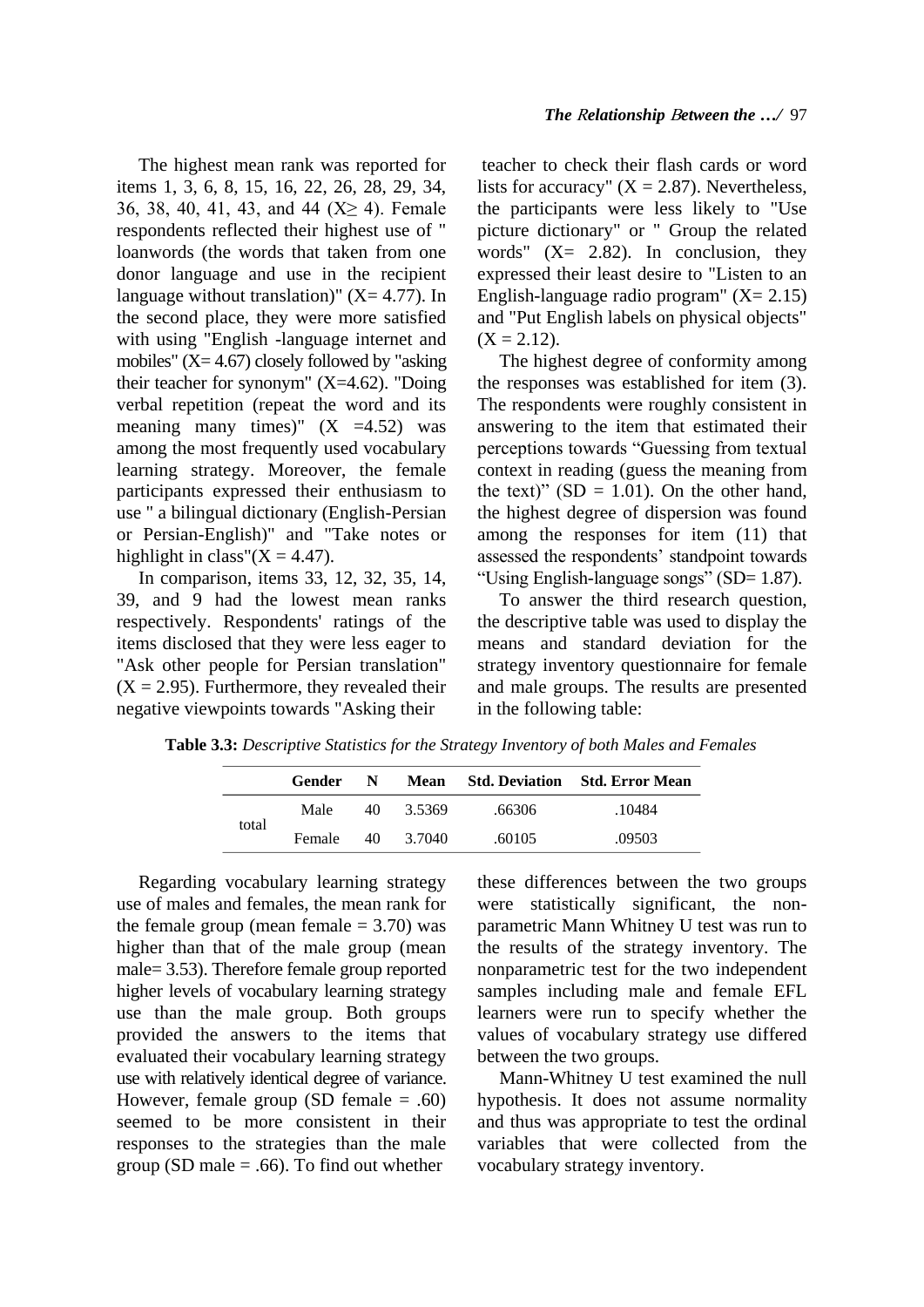| Ranks | Gender | N  | <b>Mean Rank</b> | <b>Sum of Ranks</b> |
|-------|--------|----|------------------|---------------------|
|       | male   | 40 | 37.66            | 1506.50             |
| total | female | 40 | 43.34            | 1733.50             |
|       | Total  | 80 |                  |                     |

**Table 3.4:** *Ranks of females and males for strategy inventory*

 The rank table was divided into two groups, one group for each test variable. The first test variable measured females' use of vocabulary learning strategies and the second one showed males' level of vocabulary learning strategy use. First, each case was ranked without regarding group membership. Cases tied on a particular value of vocabulary strategy use received the average rank for that value. After ranking the cases, the ranks were summed within groups. For female group, the average ranks were over 5.68 points apart.

**Table 3.5:** *Test Statistics a for Mann Whitney U test* 

| Mann-Whitney U               | 686.500  |
|------------------------------|----------|
| Z.                           | $-1.092$ |
| Asymp. Sig. (2-tailed)       | .275     |
| a. Grouping Variable: Gender |          |

The negative Z statistics  $(Z = -1.092)$ showed that the rank sums were lower than their expected values. However, the insignificantly lower rank sums of the male group suggested no significant difference between Iranian female and male intermediate EFL learners within their vocabulary learning strategy use (Sig = .275 $\ge$ .05).

 Mann Whitney U test results supported the null hypothesis and suggested no significant difference between female and male EFL learners (P≥0.05). The following figure illustrates males and females' use of vocabulary learning strategies.

 The quantitative findings have shown that the psycholinguistic VLS was the category that gained more support in this study in the view points of the both groups

of the learners (table 4.1). Also the result of the study shows no significant difference between Iranian female and male intermediate EFL learners within their vocabulary learning strategy use  $(Sig = .275 > .05)$ .



**Figure 3.1.** *the Comparison between Males and Females With Respect To Their General Vocabulary Learning Strategy Use* 

**Table 4.1.** *Descriptive Statistics*

| <b>VLSs</b>                          | Range | Min Max Mea |                 | <b>SD</b> |
|--------------------------------------|-------|-------------|-----------------|-----------|
| Psycholinguistic 4.11 3.11 7.22 5.29 |       |             |                 |           |
| Metacognitive                        | 2.67  |             | 2 4.67 3.55 .62 |           |
| חם זו                                |       |             |                 |           |

 $N = 80$ 

#### **Discussion and Conclusion**

About 23 out of 26 psycholinguistic strategies have been used frequently by the female learners and 21 out of 26 by male learners (x>3). This finding was consistent with other finding of many other scholars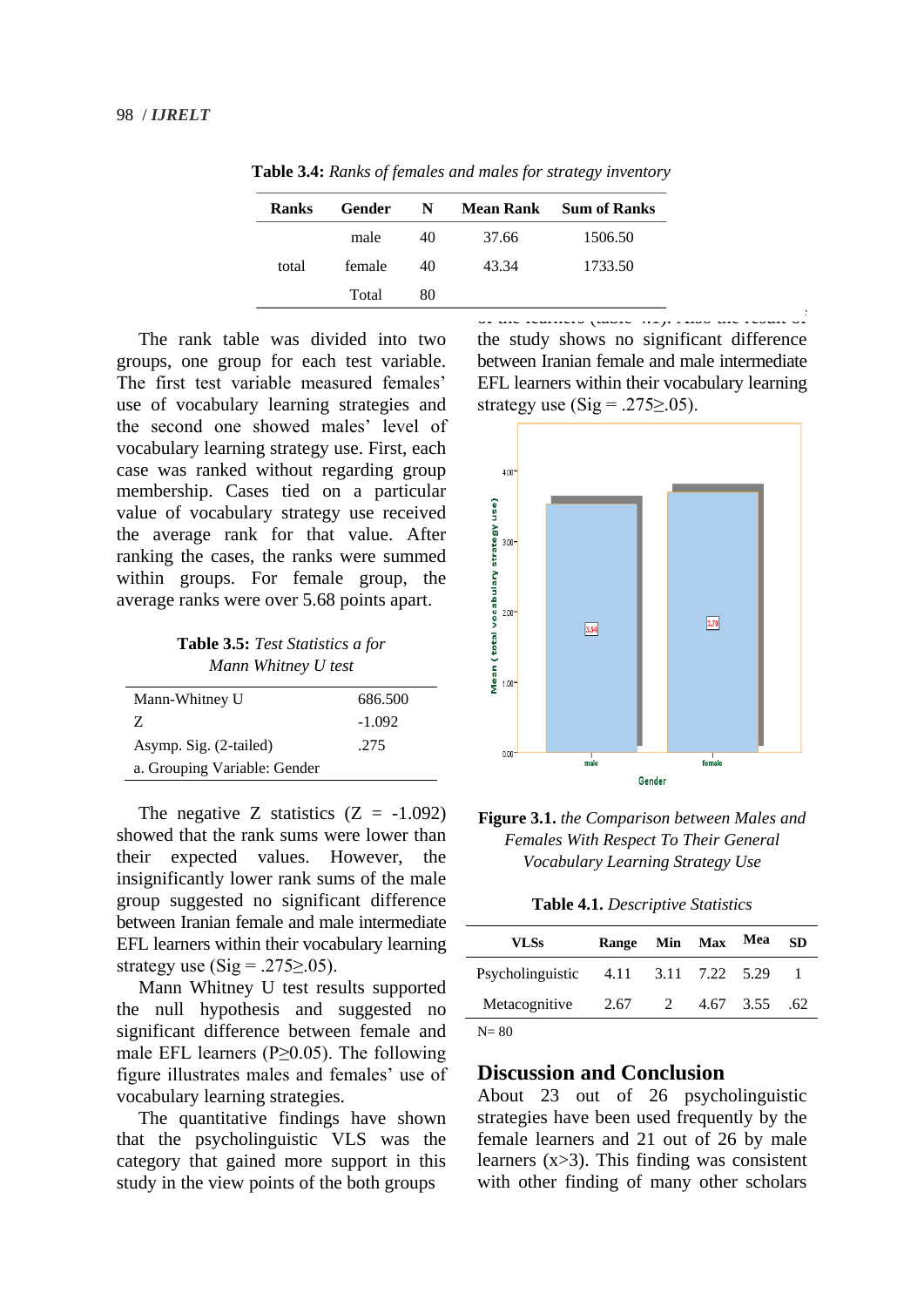(e.g. Gu & Johnson, 1996; Sener, 2009; Wu & Wang, 1998; Zarafshan, 2002) Wu and Wang (1998) found out that students are using psycholinguistic strategies (memory and cognitive) and metacognitive strategies very often.

 According to the result of the present study about two third of metacognitive strategies (13 out of 18) have been used frequently by Iranian EFL learners (male and female) and according to table 4.1 (mean of matacognitive strategies was 3.55 and the mean for psycholinguistics strategies was 5.29) it can be concluded that they used psycholinguistic strategies more than metacognitive strategies.

 Furthermore, the finding of this study is not in line with Jimenez (2003) and Yongqi (2002) study that has identified that males and females differ significantly regarding VLS use, with female learners being reportedly more frequent users of VLS. In addition, female learners use VLSs more often to promote their language learning in comparison to male learners.

 In addition Sarani and Kafipour (2008) stated psycholinguistic strategy is the most frequently used strategy for the purpose of retaining new words while current training setting is communicative approach. The finding of this study regarding the use of VLSs is similar toGu and Johnson's (1996) finding. It was put forward that Chinese learners are applying variety of strategies considerably, yet Iranian EFL learners, especially female learners, at this study did the same and in this study female group reported higher levels of VLSs use than the male group.

 Total mean for the psycholinguistic strategy use, metacognitive strategies as well as the overall frequency mean was slightly higher for the female respondents. But no significant difference was seen between Iranian female and male intermediate EFL learners within their vocabulary learning strategy use  $(Sig = .275 > .05)$ .

## **References**

- Ahmed, M. O. (1989). Vocabulary learning strategies. In P. Meara, (Ed.) Beyond words (pp. 3-14). London: *British Association for Applied Linguistics*.In association with Centre for Information on Language Teaching and Research.
- Bedell, D. & Oxford, R. L. (1996). Crosscultural comparisons of language strategies in the People's Republic of China and other countries. In R.L.E. Oxford (Ed.), Language Learning Strategies Around the World: Cross-Cultural Perspectives. University of Hawaii, (pp. 47-60) Honolulu: HI.
- Catalán, R. M. J. (2003). Sex differences in L2 vocabulary learning strategies. *International Journal of Applied Linguistics*, 13/1, 54-77.
- Çelik, S., & Toptaş, V. (2010, May). Vocabulary learning strategy use of Turkish EFL learners. Paper presented at third international ELT conference: telling ELT tales out of school, Department of English Language Teaching, Faculty of Education, Eastern Mediterranean University, Famagusta, North Cyprus.
- Cook, L.K., & Mayer, R. E. (1983). Reading strategies training for meaningful learning from prose. In M. Pressley, & J. Levin (Eds.). Cognitive strategies research, (pp. 14-27). New York: Springer Vearlag.
- Ehrman, M. & Oxford, R. (1989).Effects of sex differences, career choice, and psychological type on adults' language learning strategies. *Modern Language Journal*, 73(1), 1-13.
- Fan, Y. M. (2003). Frequency of use, perceived usefulness, and actual usefulness of second language vocabulary strategies: A study of Hong Kong learners. *The Modern Language Journal*, 87(2), 222-241.
- Green, J.M., & Oxford, R.L. (1995). A closer look at learning strategies, L2 proficiency, and gender*. TESOL Quarterly*, 29(2), 261-297.
- Gu, Y. (2003a*). Vocabulary learning in a second language: Person, task, context, and strategies.*  TESL-EJ, 7/2, 1-25.
- Gu, Y. & Johnson, R.K. (1996). *Vocabulary learning strategies and language learning outcomes.*